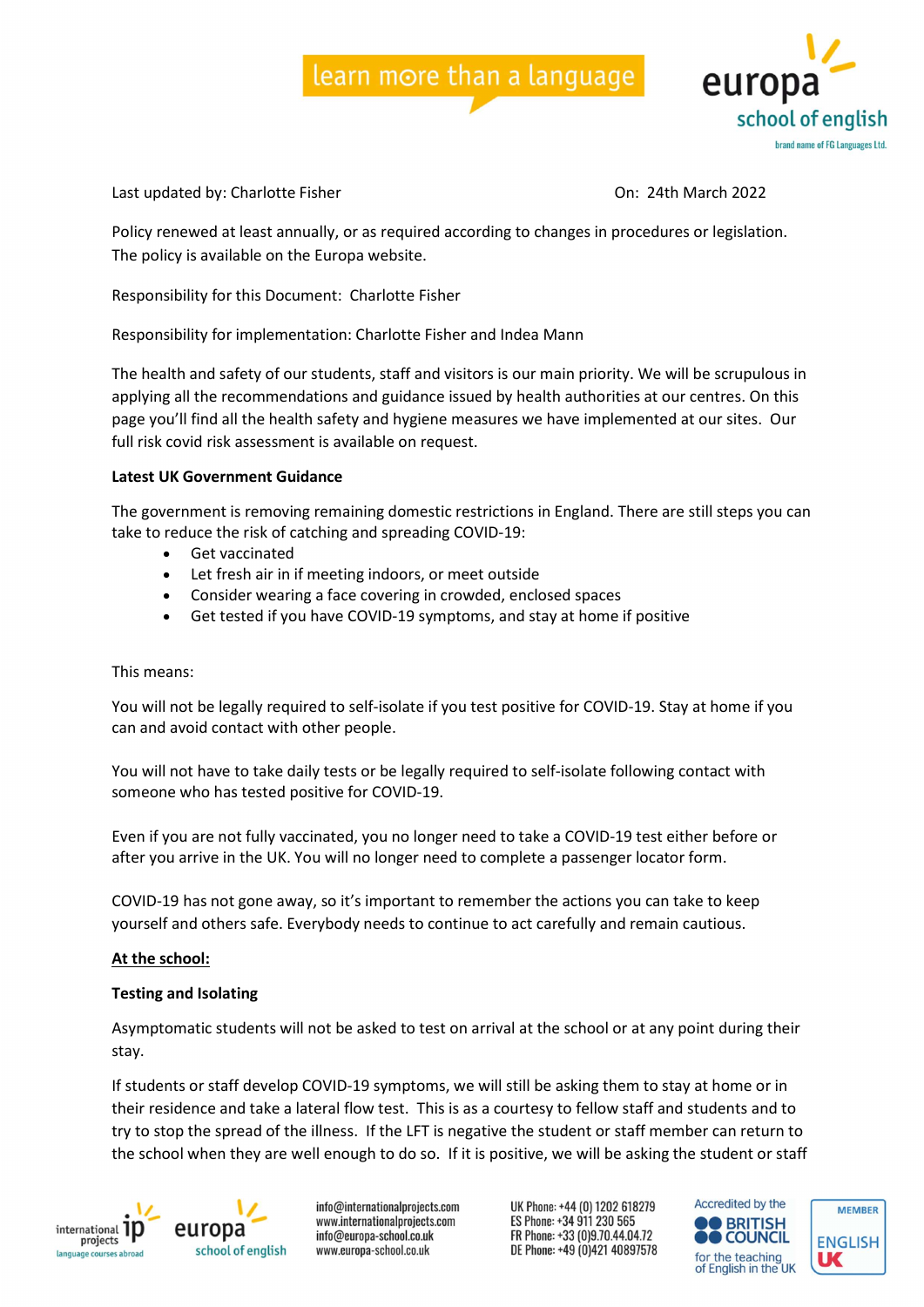## learn more than a language



member to stay at home or in their residence and take a PCR test. The student must self-isolate for 5 days from the onset of their symptoms. They should take an LFD test from 5 days after their symptoms started (or the day their test was taken if they did not have symptoms) followed by another one the next day. If both of these tests results are negative, they should return to school, as long as they feel well enough to do so and do not have a temperature. This is to help stop the spread of the virus around the school and in the community.

The main symptoms of COVID-19 are recent onset of any of the following:

- \* a new continuous cough
- \* a high temperature
- \* a loss of, or change in, your normal sense of taste or smell

Any student who has been in close contact with a confirmed positive case does not need to go home to self-isolate unless they develop symptoms themselves.

#### At School

#### Hygiene and Cleaning

We have implemented increased cleaning regimes at our sites particularly in areas of potential high transmission. There are hygiene stations throughout the school fully equipped with antibacterial hand gel, wipes, cleaning spray and paper towels so that students can regularly clean their hands and any personal equipment. Students and staff will be reminded to regularly wash their hands and posters are displayed throughout the premises to remind students and staff of the importance of this.

#### Masks

Masks are no longer required to be worn in classes although students are welcome to wear them if they prefer. Masks are also not required in accommodation settings. Face coverings also do not need to be worn by students when outdoors on the premises. The requirement to wear face coverings in law has been lifted. However, we would still recommend that students wear face coverings in crowded areas such as on public transport.

We will provide masks for students who don't bring their own, but we would advise students to bring a supply. Spare masks will always be available at the school. Teachers can choose whether they wear a mask or not.

## Accommodation

Host families have all been trained and sent guidance notes in advance of their student's arrival regarding our increased expectations around cleanliness and hygiene. Hosts will treat students as full members of their household and social distancing will not be necessary inside the home. Hosts will be providing antibacterial hand gel and will ensure appropriate soap is available in all bathrooms within the home. Hosts will be cleaning more frequently particularly in areas of high transmission such as door handles and shared eating areas. Most of our host families are fully vaccinated (those



europa school of english

info@internationalprojects.com www.internationalprojects.com info@europa-school.co.uk www.europa-school.co.uk

UK Phone: +44 (0) 1202 618279 ES Phone: +34 911 230 565 FR Phone: +33 (0)9.70.44.04.72 DE Phone: +49 (0)421 40897578